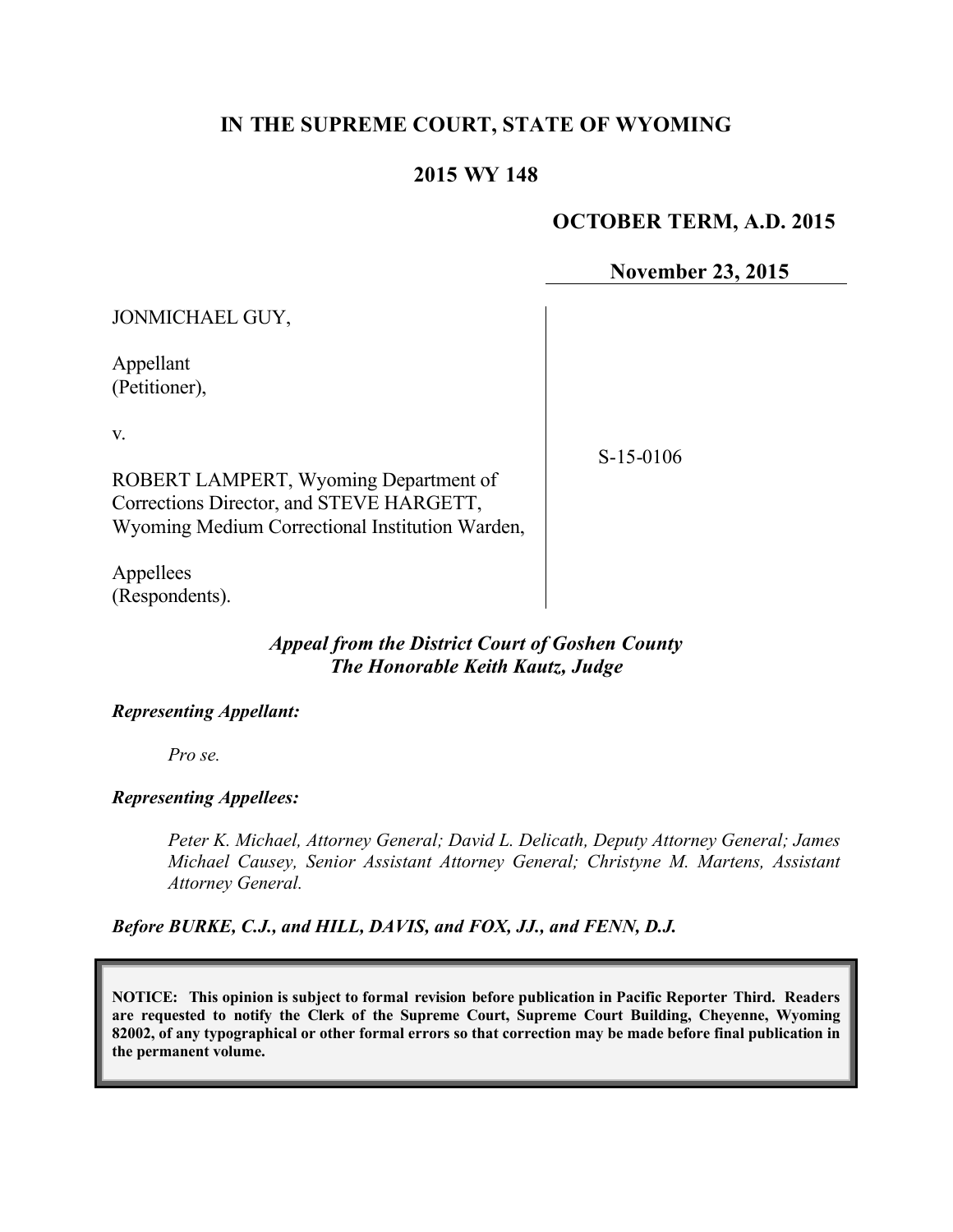### **FENN, District Judge.**

[¶1] Appellant, JonMichael Guy ("Guy"), filed a petition for declaratory judgment, asking the district court to find that Director Robert Lampert and Warden Steve Hargett<sup>1</sup> (collectively "Appellees"), violated the Wyoming Public Records Act ("WPRA") by delaying the production of a record he had requested under the act. He also asked the district court to declare that the Department of Corrections ("DOC") had to produce certain types of records if he requested them in the future, and he asked for an order requiring the staff of the DOC to be trained on the application of the WPRA. The Appellees filed a motion to dismiss on the grounds that the district court lacked subject matter jurisdiction, or the petition failed to state a claim upon which relief could be granted. Guy then filed a motion to amend his petition. The district court dismissed the petition without ruling on Guy's motion to amend. This appeal followed. We affirm.

#### *ISSUES*

[¶2] Appellant phrases the issues as follows:

- 1. Did the district court abuse its discretion when it denied Mr. Guy leave to amend his pleading?
- 2. Did the district court abuse its discretion when it granted Appellee's (sic) motion to dismiss?
- [¶3] Appellees phrase the issues as follows:

- 1. Wyoming Rule of Civil Procedure 12 allows a district court to dismiss a case when the court lacks subject matter jurisdiction or when a complaint fails to state a claim on which relief can be granted. JonMichael Guy's request to view a record under the Wyoming Public Records Act was granted, but he petitioned the district court for additional relief. Did the district court err by dismissing Guy's petition?
- 2. After a responsive pleading has been filed by the defendant, a plaintiff may amend a complaint only after receiving permission from the court. Guy sought to amend his petition to include citations to the Uniform Declaratory Judgments Act even though his claims did not

<sup>&</sup>lt;sup>1</sup> The original caption for this case incorrectly identified the Wyoming Medium Correctional Institution Warden as Donald Hargett instead of Steve Hargett.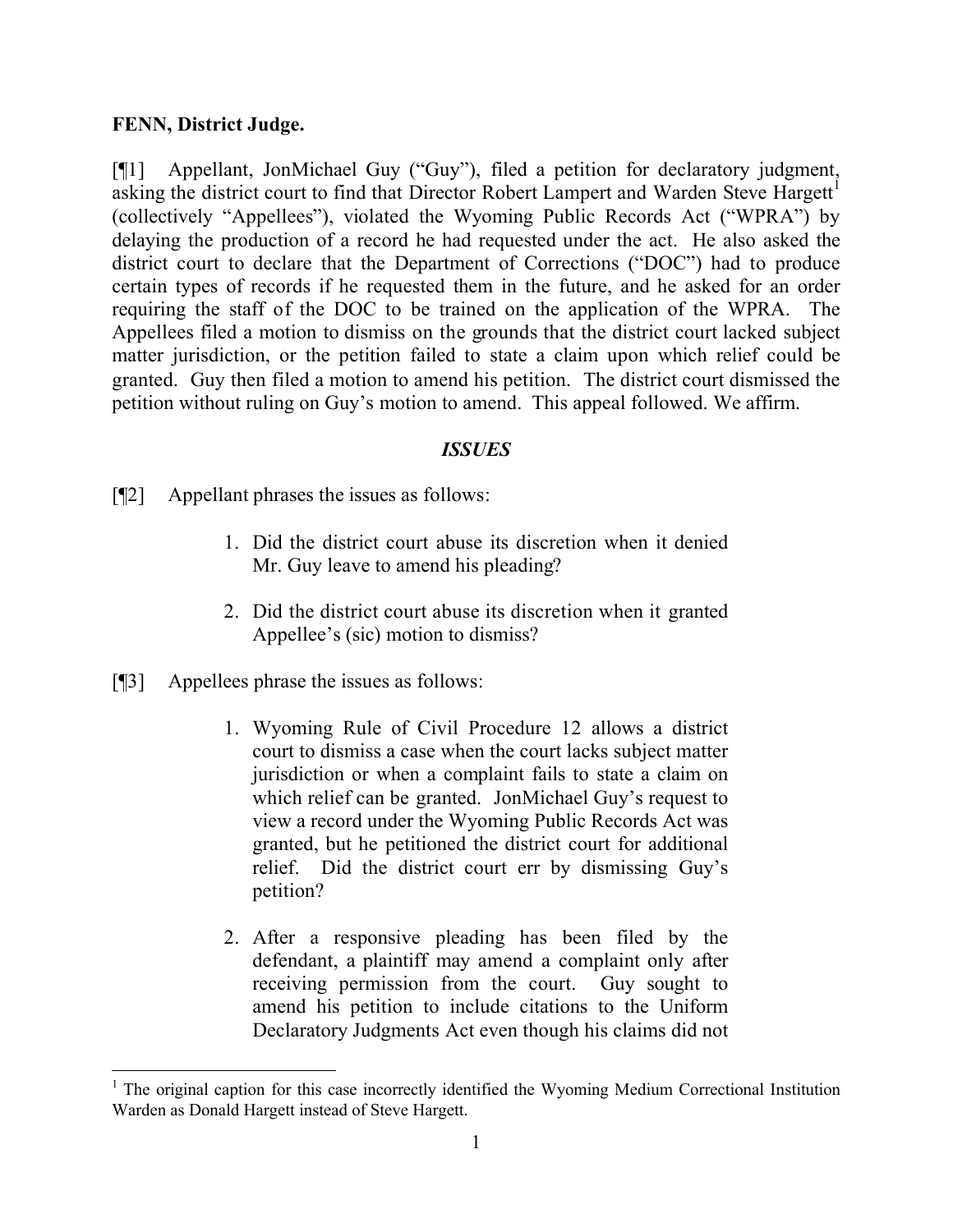meet its justifiability (sic) requirements. Did the district court abuse its discretion by dismissing his petition without allowing the amendment?

## *FACTS*

[¶4] Guy is an inmate at the Wyoming Medium Correctional Institution. On June 22, 2014, he sent an internal inmate communication form to Steve Hargett, the warden of the Wyoming Medium Correctional Institution, requesting permission to view the DOC's Policy and Procedure #1.215, Code of Ethics. On June 23, 2014, Warden Hargett denied the request on the grounds that the Code of Ethics had not been preapproved for inmate review. Later that day, Guy resubmitted his request, this time stating that it had been filed under the WPRA. Guy also sent a similar request to Steve Lindly, the Deputy Director of the DOC. On June 24, 2014, Warden Hargett denied Guy's request and informed Guy that he was not the person who determined which policies and procedures were available for inmate review, and he did not believe the WPRA applied to the DOC's policies and procedures. Guy took no further action at that time.

[¶5] On July 14, 2014, Deputy Director Lindly responded to Guy's June 23, 2014, request. He explained that while the request had initially been denied, the DOC had undertaken further review of the requested policy, had determined that it was a public record, and Guy should be allowed to view it. Arrangements were made for Guy to view the policy in the prison library a few days later.

[¶6] On July 18, 2014, Guy filed a grievance against Warden Hargett via the DOC's internal inmate grievance process. Guy alleged that Warden Hargett had unlawfully denied Guy's public records request. As a remedy for his grievance, Guy requested that Warden Hargett receive training on the WPRA and pay a \$750.00 fine. Guy's grievance was reviewed by Grievance Manager, Sergeant Shawn Hobson, who concluded that the matter had been resolved because Guy had been allowed to review the requested record. Guy used the prison's internal process to appeal Grievance Manager Hobson's decision. The internal appeal was handled by the Department Prison Division Administrator, Dan Shannon, who likewise determined that no violation of the WPRA had transpired, because Guy had been given access to the requested record.

[¶7] On September 5, 2014, Guy submitted a second internal appeal. On this occasion, his appeal was handled by Department Director, Robert Lampert. Guy sought to have Warden Hargett punished for the alleged WPRA violation stating: "Discipline him or I will ask a Judge to do so." Director Lampert reviewed Guy's appeal and ultimately denied the request for a remedy. Director Lampert indicated that at the time the Code of Ethics had been requested, it had not been reviewed for public dissemination consistent with the allowances within the WPRA. He further stated that Guy had been allowed to view the policy once the DOC had conducted the necessary review, so no further action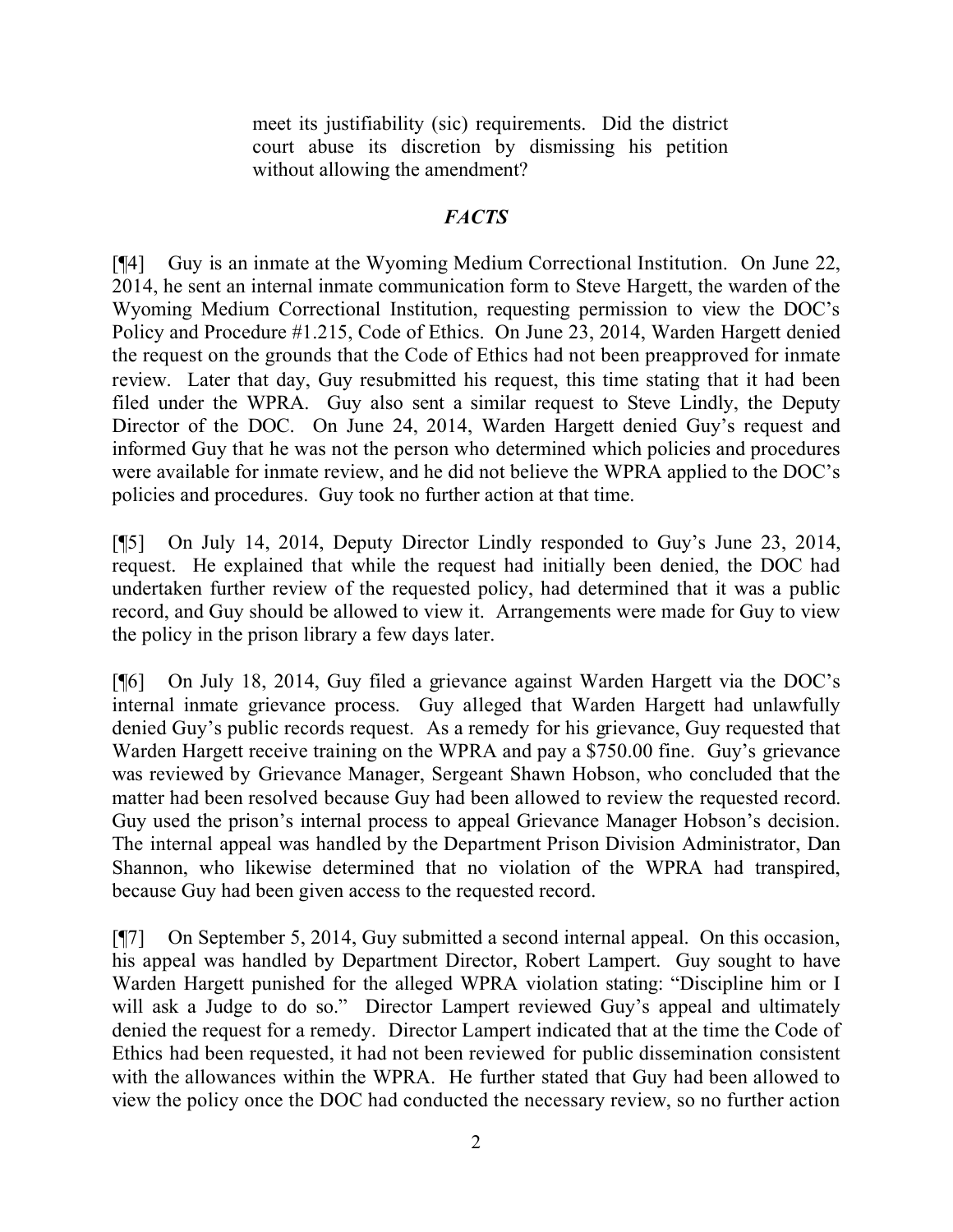needed to be taken. On October 15, 2014, Guy sent a letter to Director Lampert in response to his denial of Guy's grievance. Guy once again threatened legal action if his "requested remedies [were not] satisfied in full." On October 22, 2014, Director Lampert replied to Guy's letter, but he did not reconsider his position on the alleged violation of the WPRA.

[¶8] On November 7, 2014, Guy filed his petition for declaratory judgment, naming Director Lampert and Warden Hargett as respondents. Guy alleged that Warden Hargett had violated the WPRA by initially denying his public records request. The petition stated that the suit was being brought pursuant to the WPRA, but the jurisdictional statement also stated that the district court had authority to grant a declaratory judgment pursuant to W.R.C.P. 57 and the Uniform Declaratory Judgments Act ("UDJA"), Wyo. Stat. Ann. § 1-37-102 and 103 (LexisNexis 2015). Guy asked for the following forms of relief:

> 36. Petitioner seeks declaratory judgment **Ordering** that WDOC policy is subject to the WPRA, that the term "reviewed in light of public dissemination" does not fall within one of the statutory exceptions for nondisclosure of a public record, that in withdrawing a record a custodian is required to petition the District Court for permission to withhold the record and may not blanket-block any class of records, that a custodian denying a public record must state to the applicant requesting the record his *legal* reason/s for nondisclosure.

> 37. Petitioner seeks declaratory judgment **Decreeing** that defendant Hargett's decision to withhold the record in contention because he believed WDOC policy is not subject to the WPRA or because he doesn't decide what WDOC policies are available for inmate review is contrary to law.

> 38. Petitioner seeks declaratory judgment **Decreeing** that in violating the WPRA and misapplying the law, defendants have violated Petitioner's constitutional rights.

> 39. Petitioner seeks an injunction **Ordering** defendants to take the most efficacious method to effect training on public records dissemination amongst themselves and their staff, or to otherwise educate themselves in matters concerning the same.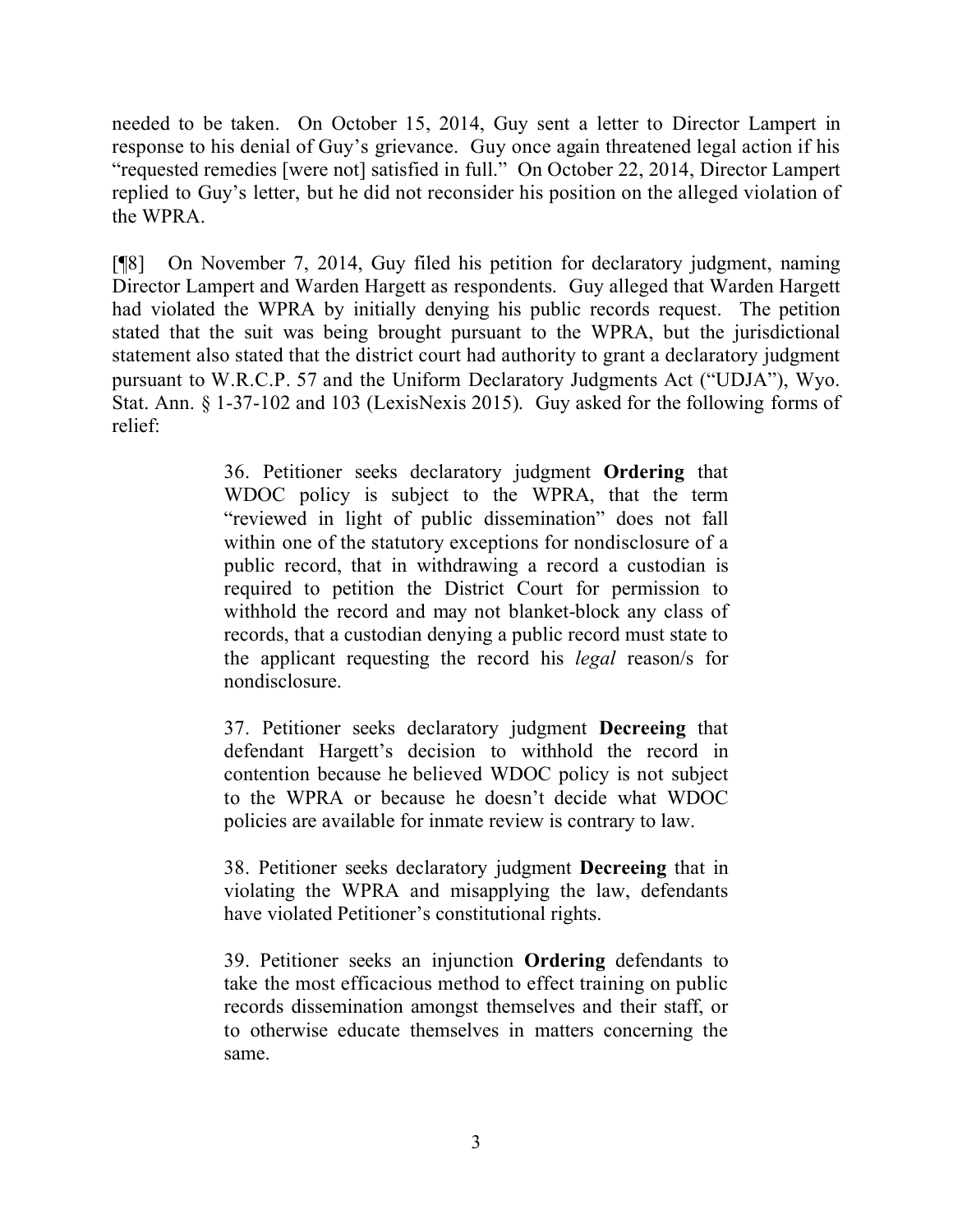40. Petitioner seeks declaratory judgment **Decreeing** that the term "Approved for Inmate Distribution" as used to segregate WDOC policy is contrary to the WPRA.

41. Petitioner seeks an injunction **Ordering** the defendants to revise any and all WDOC policy or Operational Procedure which may be in any way contrary to the intent of the WPRA.

42. Petitioner seeks an injunction **Permanently Enjoining** the WDOC, its agents and/or representatives, from violating the timelines delineated by the WPRA without just cause, under strict threat of the civil penalty delineated by W.S. § 16-4-205 to be paid out of a violator's personal monies. Petitioner states that it is necessary for a violator to pay the penalty out of his personal monies and not be indemnified by his agency as it would be highly counterintuitive to use State funds to repay the State for a violation of its laws.

43. Petitioner seeks compensation for any and all costs inherent to this action. Such costs shall include but shall not be limited to compensation for all cost incurred for service and process, copies, time spent, postage, filing fee(s), and the like.

44. Petitioner seeks such other relief to which it may appear to this Court is just and proper. (Emphasis in original.)

[¶9] On January 12, 2015, Appellees moved to dismiss Guy's petition, on the grounds that the court lacked subject matter jurisdiction, because the remedies set forth in the WPRA did not include the relief that Guy was seeking. The Appellees alleged that the WPRA only allows an applicant, like Guy, to bring the custodian of a requested record before the district court to explain a delay in producing a record or to show cause why the records request was denied. The Appellees further argued that, because Guy had ultimately been able to review the Code of Ethics, the WPRA did not afford him any remedies.

[¶10] On January 22, 2015, Guy filed a motion to amend his petition along with a proposed amended petition. Guy wished to amend his petition to clarify that it was brought under the UDJA, Wyo. Stat. Ann. §§ 1-37-101 through 1-37-115 (LexisNexis 2015). He also added a paragraph to the jurisdictional statement alleging that his claims for injunctive relief were authorized by W.R.C.P. 65 and Wyo. Stat. Ann. § 1-28-102 (LexisNexis 2015). Other than these two changes, the proposed amended petition was identical to the original petition in all material respects.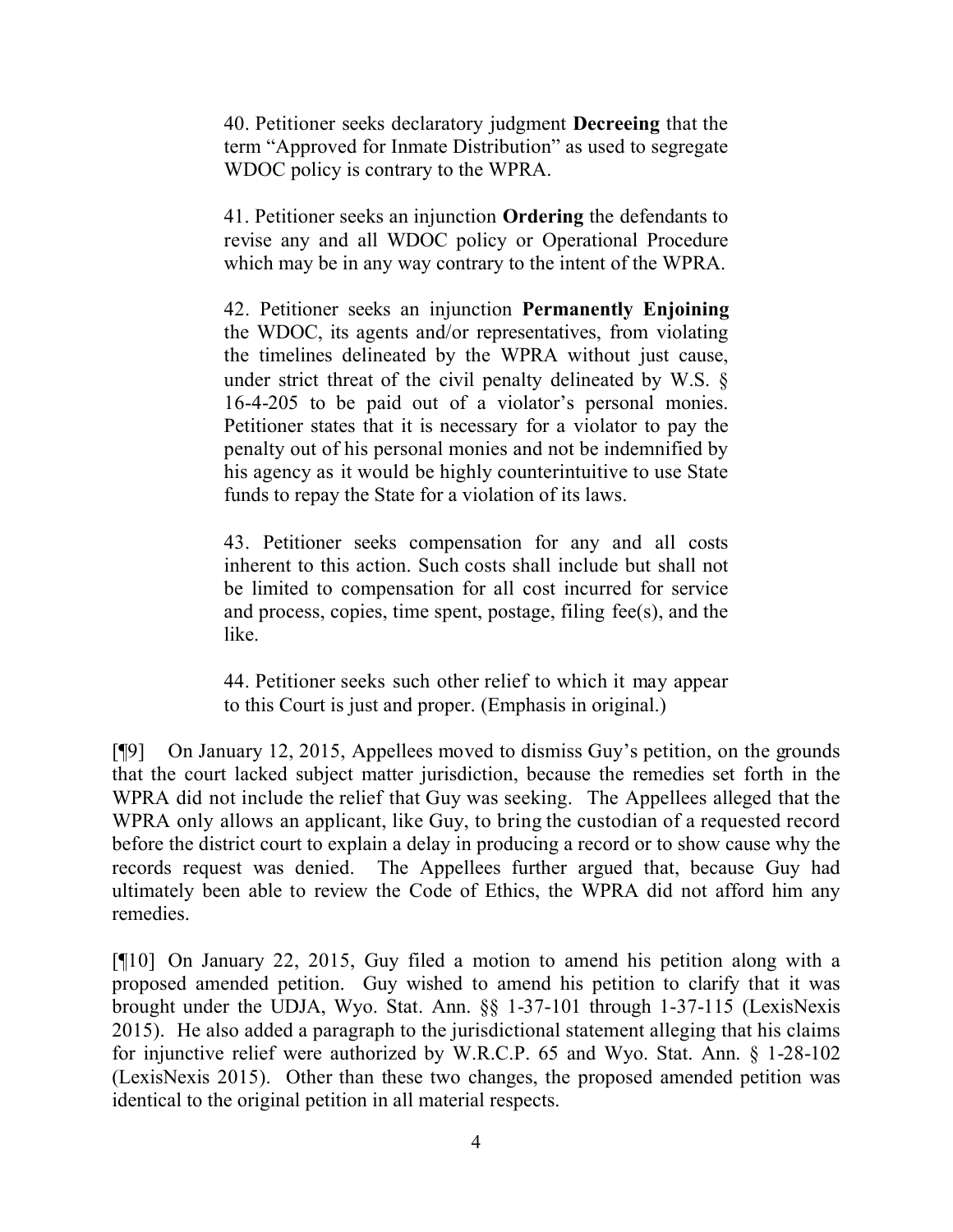[¶11] On January 30, 2015, the district court signed an order dismissing the petition. The district court found that the WPRA defined Guy's right to access public records, as well as the remedies that were available to him if this access was denied. The court also found that Guy did not pursue the remedies that were available to him under the WPRA; instead, Guy attempted to resolve the issue through the DOC's internal grievance process, and the requested record was eventually produced for his review. The court concluded that the WPRA:

> provides for relief only when access to the public record is denied or when the custodian delays responding to the applicant for a reason the applicant believes is not good cause. . . . [T]he Act does not provide relief for an applicant who is unhappy with how an agency granted his public records application, and it most definitely does not provide for relief by declaratory judgment or monetary damages.

The district court ultimately found that it did not have jurisdiction under the WPRA to provide the relief Guy was seeking, and it granted the motion to dismiss without expressly ruling on the motion to amend.<sup>2</sup> This appeal followed.

#### *STANDARD OF REVIEW*

[ $[12]$ ] We review motions to dismiss pursuant to W.R.C.P. 12(b)(1) and 12(b)(6) similarly. Our review is *de novo,* and we employ the same standards and examine the same materials as the district court: we accept the facts alleged in the complaint or petition as true and view them in the light most favorable to the non-moving party. However, liberal construction of the pleadings does not "excuse omission of that which is material and necessary in order to entitle [one to] relief." *William F. West Ranch, LLC v. Tyrrell*, 2009 WY 62, ¶ 9, 206 P.3d 722, 726 (Wyo. 2009) (alteration in original) (quoting *Martinez v. Associates Fin. Servs. Co.*, 891 P.2d 785, 790 (Wyo. 1995)).

 $2$  Apparently unaware that the district court had dismissed the petition, both sides continued to file pleadings relating to the motion to amend. On February 2, 2015, after the district court had granted the motion to dismiss, Appellees filed their opposition to the proposed amendment. They argued that the amendment would be unnecessary and futile, because the requested relief was not available under the WPRA, and bringing the petition under the UDJA could not fix this fatal flaw. They also argued that a declaratory judgment action was not appropriate, because Guy's proposed amended petition did not present a justiciable controversy. On February 10, 2015, Guy filed his response to the Appellees' opposition to his motion to amend. He argued that the proposed amendment would fix the jurisdictional issue. He also asserted that he had pled sufficient facts and presented the court with a justiciable controversy that was appropriate for a declaratory judgment action.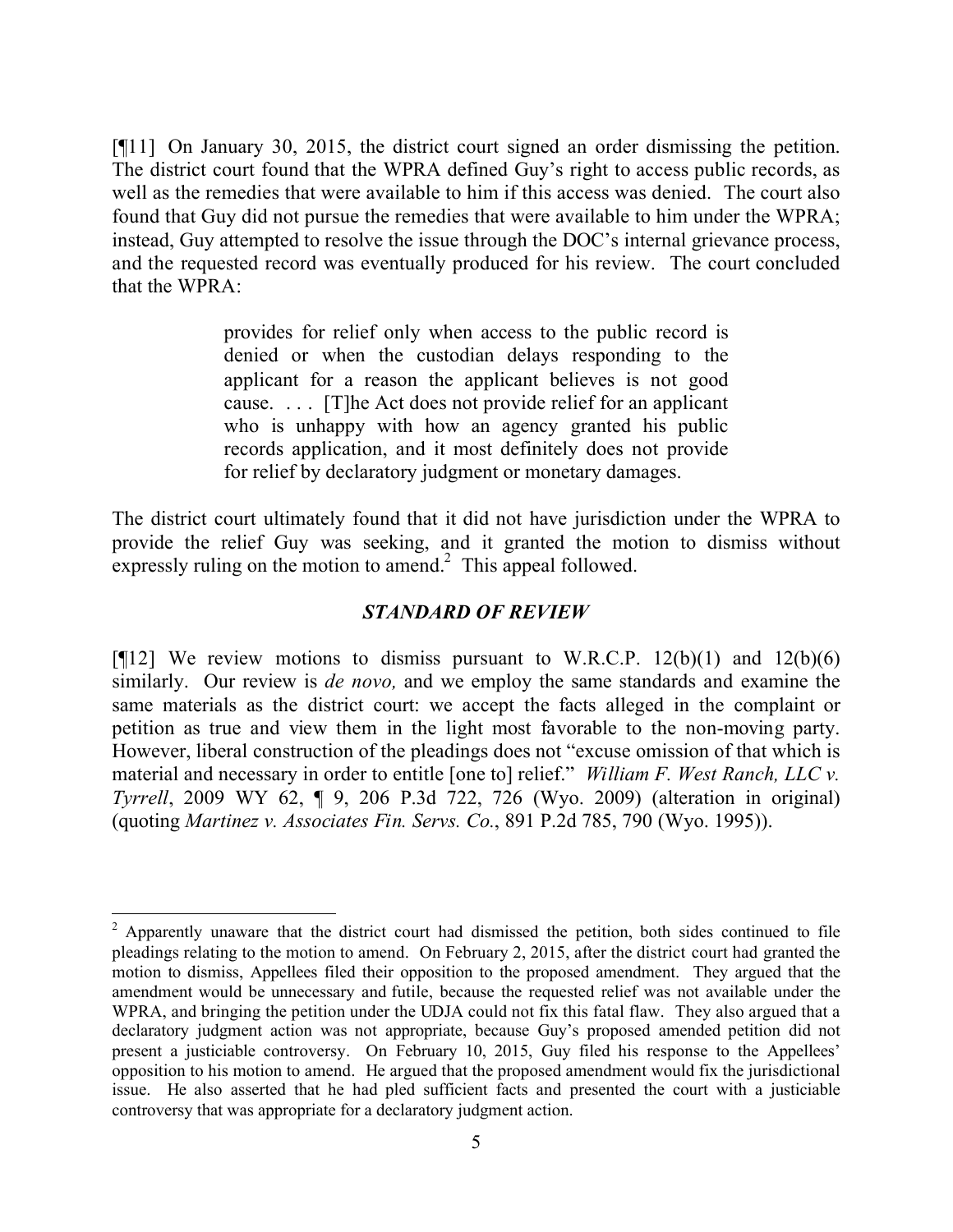$[$ [[13] Under W.R.C.P. 12(b)(1), we affirm dismissal only if those facts dictate judgment for the appellee as a matter of law. *Cantrell v. Sweetwater County Sch. Dist. No. 2*, 2006 WY 57, ¶ 4, 133 P.3d 983, 984 (Wyo. 2006). Likewise, under W.R.C.P. 12(b)(6), dismissal is appropriate only if it is certain on the face of the complaint that the plaintiff cannot assert any facts that create entitlement to relief. *Swinney v. Jones*, 2008 WY 150, ¶ 6, 199 P.3d 512, 515 (Wyo. 2008) (citing *Dowlin v. Dowlin*, 2007 WY 114, ¶ 6, 162 P.3d 1202, 1204 (Wyo. 2007)).

[¶14] The district court's decision to deny a motion to amend is reviewed for an abuse of discretion, and it will be reversed only for an abuse of discretion shown by clear evidence. *Ekberg v. Sharp*, 2003 WY 123, ¶ 9, 76 P.3d 1250, 1253 (Wyo. 2003). "Judicial discretion is a composite of many things, among which are conclusions drawn from objective criteria; it means exercising sound judgment with regard to what is right under the circumstances and without doing so arbitrarily or capriciously." *Selvey v. Selvey*, 2004 WY 166, ¶ 15, 102 P.3d 210, 214 (Wyo. 2004). We have previously held that:

> A court abuses its discretion only when it acts in a manner which exceeds the bounds of reason under the circumstances. The burden is placed upon the party who is attacking the trial court's ruling to establish an abuse of discretion, and the ultimate issue is whether the court could reasonably conclude as it did.

*Cline v. Rocky Mountain, Inc.*, 998 P.2d 946, 951 (Wyo. 2000) (quoting *Johnston v. Stephenson*, 938 P.2d 861, 862 (Wyo. 1997)).

[¶15] This case also involves the interpretation of the WPRA and the UDJA. The standard of review applicable to statutory language is well established:

> "Questions of statutory interpretation are matters of law." *Chevron U.S.A., Inc. v. Dep't of Revenue*, 2007 WY 43, ¶ [9], 154 P.3d 331, 334 (Wyo. 2007), citing *Powder River Coal Co. v. Wyo. Dept. of Revenue*, 2006 WY 137, ¶ 9, 145 P.3d 442, 446 (Wyo. 2006). In interpreting statutes, our task is to give effect to the legislature's intent. We look first to the plain meaning of the language chosen by the legislature and apply that meaning if the language is clear and unambiguous. "A statute is clear and unambiguous if its wording is such that reasonable persons are able to agree on its meaning with consistency and predictability." *RME*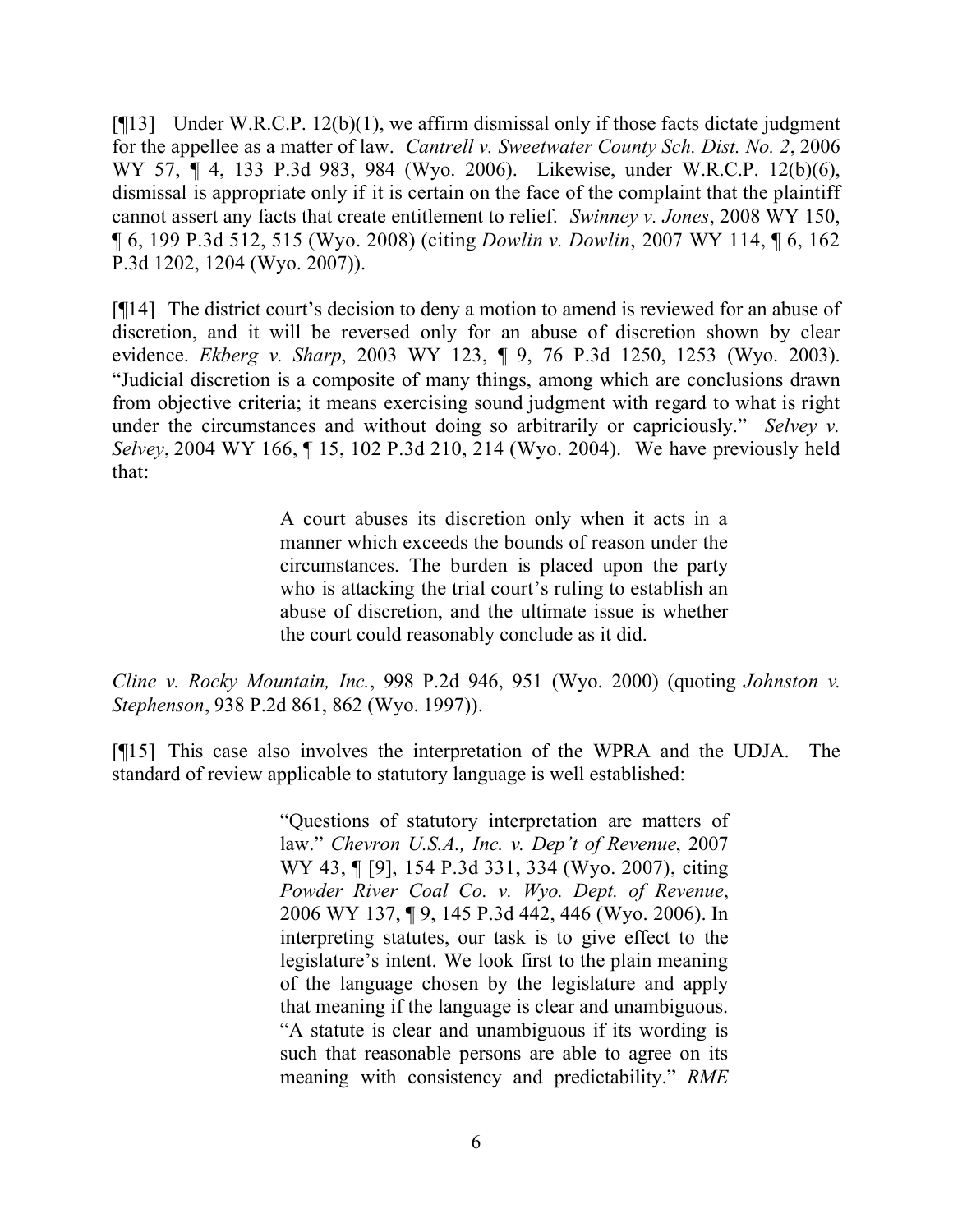*Petroleum Co. v. Wyo. Dep't of Revenue*, 2007 WY 16, ¶ 25, 150 P.3d 673, 683 (Wyo. 2007).

*Bangs v. Schroth*, 2009 WY 20, ¶ 32, 201 P.3d 442, 456 (Wyo. 2009). We will not "enlarge, stretch, expand, or extend a statute to matters that do not fall within its express provisions." *Redco Constr. v. Profile Prop., LLC*, 2012 WY 24, ¶ 26, 271 P.3d 408, 416 (Wyo. 2012) (quoting *Cheyenne Newspapers, Inc. v. Bldg. Code Bd. of Appeals*, 2010 WY 2, ¶ 9, 222 P.3d 158, 162 (Wyo. 2010)). In addition, we have long held that:

> The omission of words from a statute must be considered intentional on the part of the legislature. Words may not be supplied in a statute where the statute is intelligible without the addition of the alleged omission. Words may not be inserted in a statutory provision under the guise of interpretation. The Supreme Court will not read into laws what is not there. This court will not supply omissions in a statute and redress is with the legislature. We are alerted by all this to the result that it is just as important to recognize what a statute does not say as it is to recognize what it does say.

*Adoption of Voss*, 550 P.2d 481, 485 (Wyo. 1976) (internal citations omitted).

### *DISCUSSION*

### *A. Granting the Motion to Dismiss*

[ $[16]$ ] The Appellees moved to dismiss the petition under both W.R.C.P. 12(b)(1), lack of subject matter jurisdiction, and W.R.C.P. 12(b)(6), failure to state a claim on which relief can be granted. When granting the motion to dismiss, the district court stated: "this Court has no authority to grant relief to Guy on his Petition for Declaratory Judgment and at (sic) the Respondent's Motion to Dismiss is hereby granted . . . ." We may affirm the decision to dismiss the petition "on any legal ground appearing in the record." *Daniels v. Carpenter*, 2003 WY 11, ¶ 30, 62 P.3d 555, 566 (Wyo. 2003) (citing *Litzenberger v. Merge*, 698 P.2d 1152, 1153 (Wyo. 1985); *Mentock v. Mentock*, 638 P.2d 156, 159 (Wyo. 1981)).

[¶17] A citizen's right to access public records is set out in Wyo. Stat. Ann. § 16-4-202 (LexisNexis 2015), which reads:

> (a) All public records shall be open for inspection by any person at reasonable times, during business hours of the state entity or political subdivision, except as provided in this act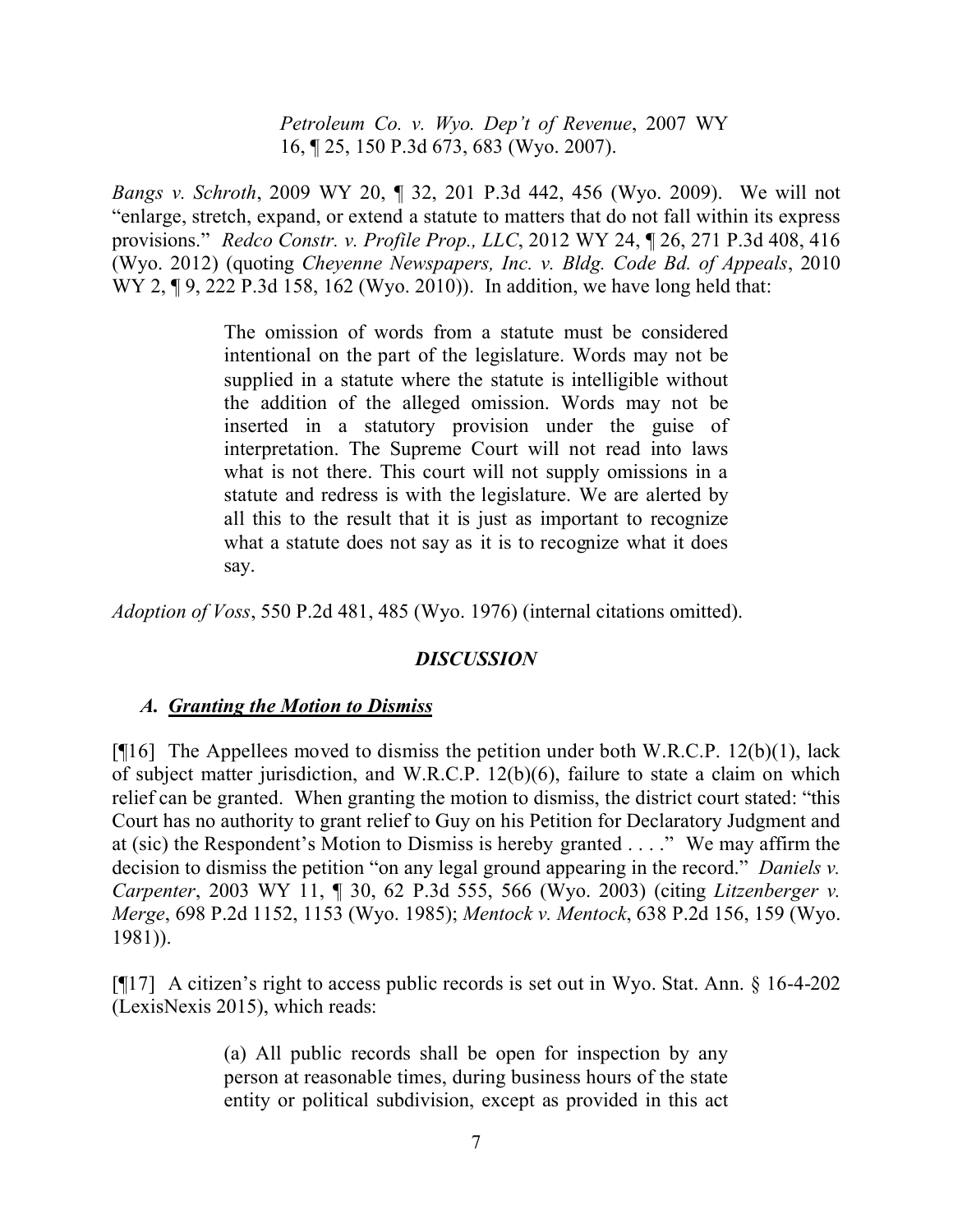or as otherwise provided by law, but the official custodian of any public records may make rules and regulations with reference to the inspection of the records as is reasonably necessary for the protection of the records and the prevention of unnecessary interference with the regular discharge of the duties of the custodian or his office.

(b) If the public records requested are not in the custody or control of the person to whom application is made, the custodian or authorized person having personal custody and control of the public records shall notify the applicant within seven (7) business days from the date of acknowledged receipt of the request of the unavailability of the records sought, unless good cause exists preventing a response within such time period. In the event the applicant is not satisfied that good cause exists, the applicant may petition the district court for a determination as to whether the custodian has demonstrated good cause existed.

(c) If the public records requested are in the custody and control of the person to whom application is made but are in active use or in storage, and therefore not available at the time an applicant asks to examine them, the custodian or authorized person having personal custody and control of the public records shall notify the applicant of this situation within seven (7) business days from the date of acknowledged receipt of the request, unless good cause exists preventing a response within such time period. In the event the applicant is not satisfied that good cause exists, the applicant may petition the district court for a determination as to whether the custodian has demonstrated good cause existed. If a public record is readily available, it shall be released immediately to the applicant so long as the release does not impair or impede the agency's ability to discharge its other duties.

(d) If a public record exists primarily or solely in an electronic format, the custodian of the record shall so inform the requester. Electronic record inspection and copying shall be subject to the following:

> (i) The reasonable costs of producing a copy of the public record shall be borne by the party making the request. The costs may include the cost of producing a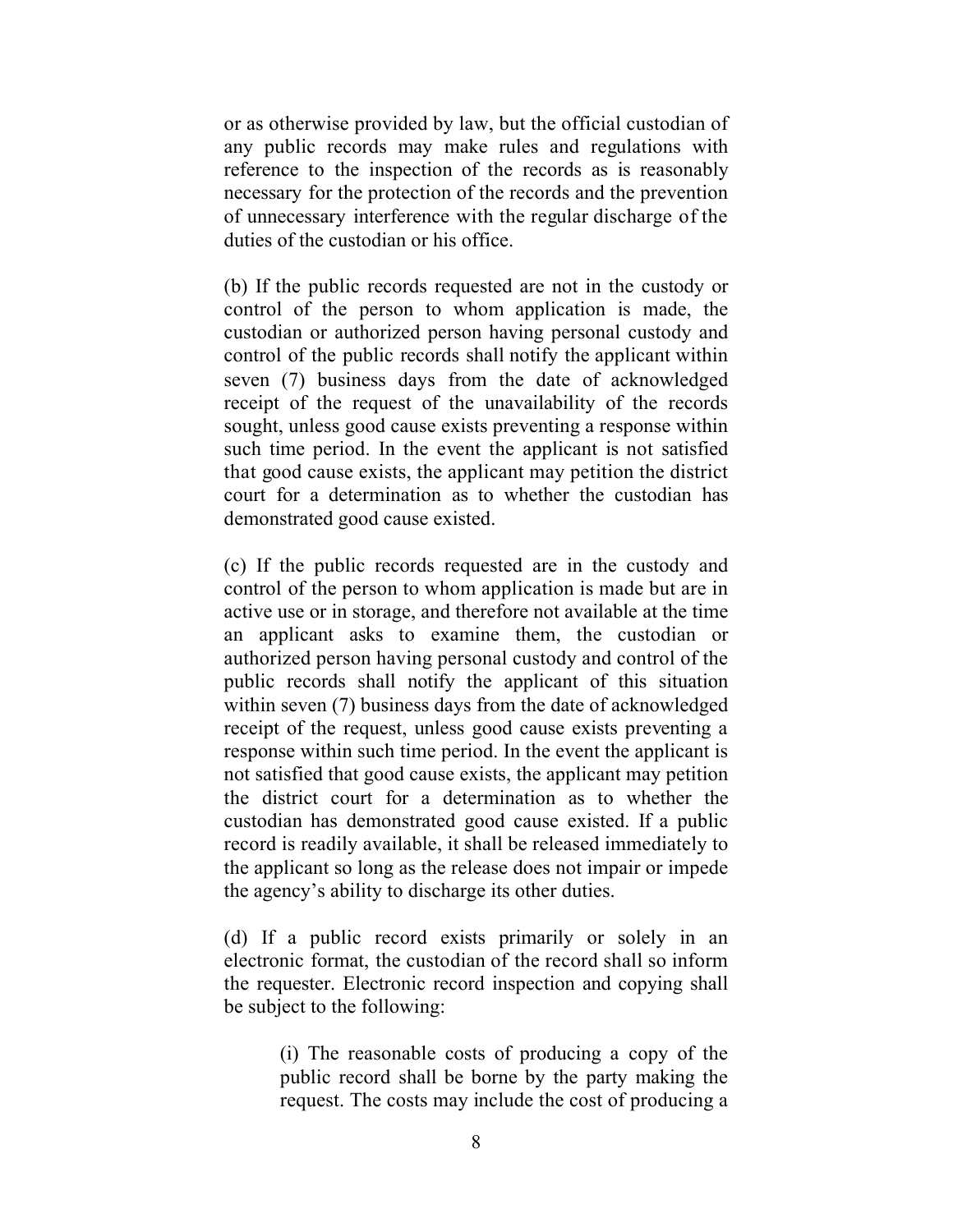copy of the public record and the cost of constructing the record, including the cost of programming and computer services;

(ii) An agency shall provide an electronic record in alternative formats unless doing so is impractical or impossible;

(iii) An agency shall not be required to compile data, extract data or create a new document to comply with an electronic record request if doing so would impair the agency's ability to discharge its duties;

(iv) An agency shall not be required to allow inspection or copying of a record in its electronic format if doing so would jeopardize or compromise the security or integrity of the original record or of any proprietary software in which it is maintained;

(v) Nothing in this section shall prohibit the director of the office of homeland security from enacting any rules pursuant to his authority under W.S. 19-13-  $104(d)(v)$ .

The WPRA also specifically exempts certain classes of records from inspection, sets out a procedure that allows the custodian to conduct a review of the requested record to make sure that disclosure of the contents of the record would not do substantial injury to the public interest, and sets forth a process by which the custodian can request permission to deny the request. In addition, "[t]he legislature anticipated that records custodians and the public would at times disagree as to whether information was subject to inspection under the Act, and specified a procedure to resolve those conflicts in the district court." *Powder River Basin Res. Council v. Wyo. Oil & Gas Conservation Comm'n*, 2014 WY 37, ¶ 22, 320 P.3d 222, 229 (Wyo. 2014). These procedures are set forth in Wyo. Stat. Ann. § 16-4-203 (LexisNexis 2015), which provides in relevant part:

> (a) The custodian of any public records shall allow any person the right of inspection of the records or any portion thereof except on one (1) or more of the following grounds or as provided in subsection (b) or (d) of this section:

> > (i) The inspection would be contrary to any state statute;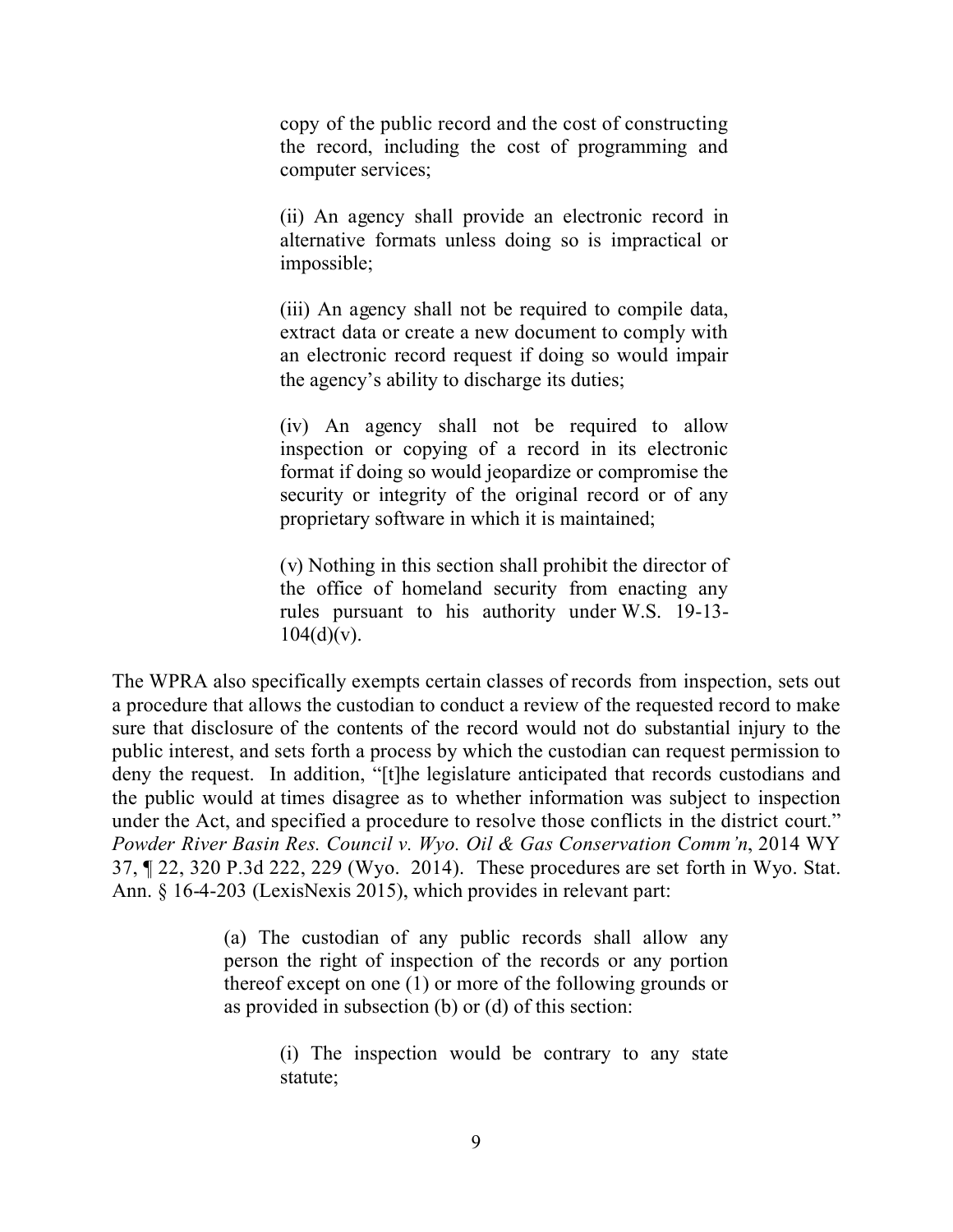(ii) The inspection would be contrary to any federal statute or regulation issued thereunder having the force and effect of law; or

(iii) The inspection is prohibited by rules promulgated by the supreme court or by the order of any court of record.

. . . .

(e) If the custodian denies access to any public record, the applicant may request a written statement of the grounds for the denial. The statement shall cite the law or regulation under which access is denied and shall be furnished to the applicant.

(f) Any person denied the right to inspect any record covered by this act may apply to the district court of the district wherein the record is found for an order directing the custodian of the record to show cause why he should not permit the inspection of the record.

(g) If, in the opinion of the official custodian of any public record, disclosure of the contents of the record would do substantial injury to the public interest, notwithstanding the fact that the record might otherwise be available to public inspection, he may apply to the district court of the district in which the record is located for an order permitting him to restrict disclosure. After hearing, the court may issue an order upon a finding that disclosure would cause substantial injury to the public interest. The person seeking permission to examine the record shall have notice of the hearing served upon him in the manner provided for service of process by the Wyoming Rules of Civil Procedure and has the right to appear and be heard.

[¶18] A review of this statute and case law makes clear that the WPRA "set[s] out the remedies available to one **denied** access to a public record." *Allsop v. Cheyenne Newspapers, Inc.*, 2002 WY 22, ¶ 18, 39 P.3d 1092, 1097 (Wyo. 2002) (emphasis added). When his request was initially denied, Guy could have requested a written statement of the grounds for the denial which cited the law or regulation under which the access was denied, or he could have applied to the district court for an order directing Warden Hargett to show cause why the record could not be inspected. He chose not to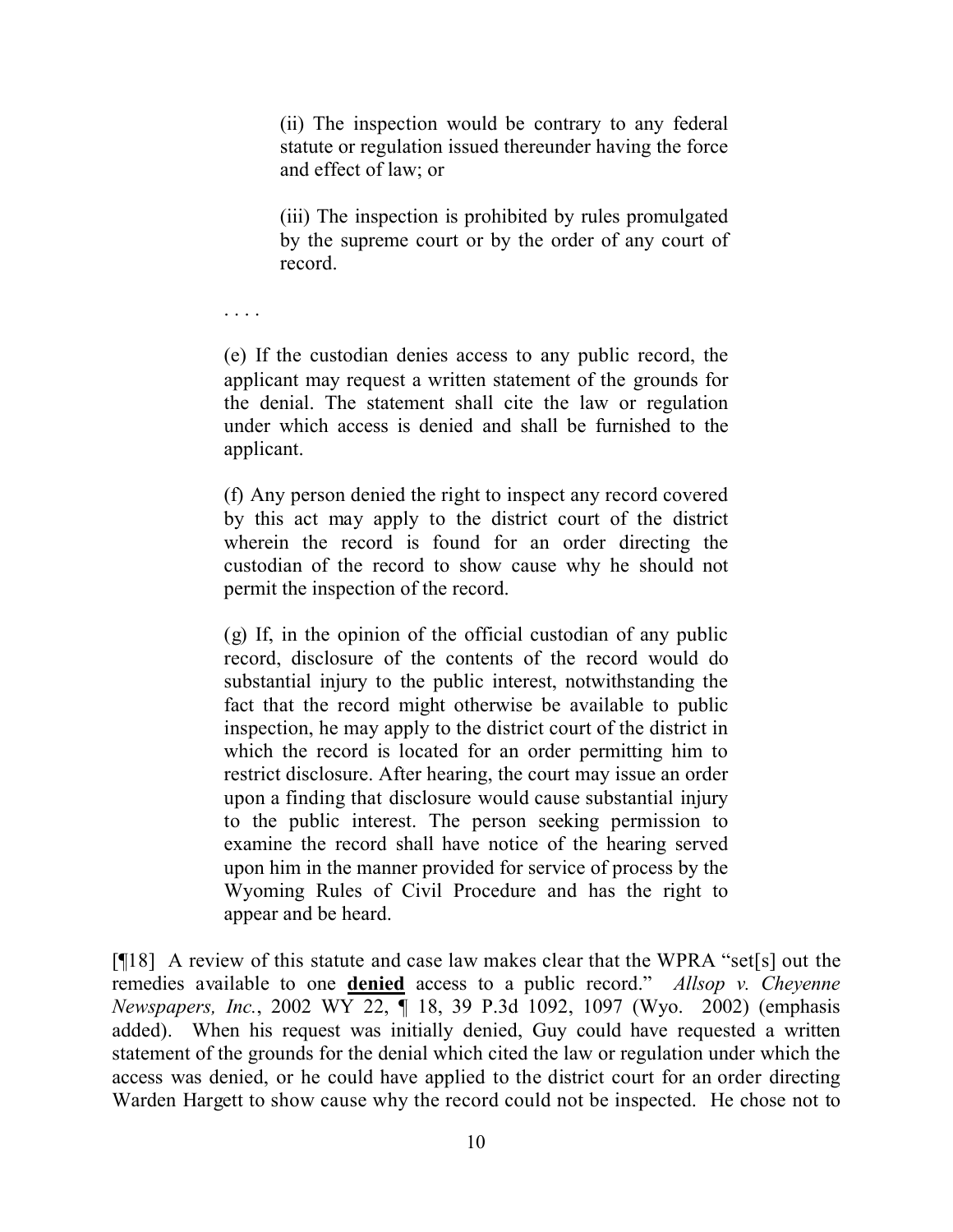pursue either of these remedies and instead attempted to resolve the issue through the prison's internal grievance process.<sup>3</sup> Similarly, when Deputy Director Lindly did not respond to his request within seven (7) days, Guy could have petitioned the district court for a determination as to whether Deputy Director Lindly had demonstrated that good cause existed for the delay. Guy did not pursue this remedy either, and he took no further action on the request he sent to Deputy Director Lindly.

[¶19] A review of the statute also makes clear that the WPRA does not authorize the district court to order the DOC to revise its policies or require its staff to be trained on the application of the WPRA, nor does it authorize the imposition of monetary sanctions through a private suit. 4 This Court will not read remedies into a statute that were not put there by the legislature. Because Guy was ultimately, albeit belatedly, granted access to the record, the WPRA does not afford him any remedies.

[¶20] In addition, Guy's petition asked the district court to declare that a certain class of records, which he titled "WDOC policy," was subject to the WPRA, even though he had not yet filed any requests to inspect those records. Guy's brief asserts that he filed suit because he was seeking to "ensure similar unlawful denials did not transpire." The WPRA does not grant the district court the authority to rule on records requests that have not yet been made. The statute specifically allows a custodian to review the records before releasing them, and it provides the custodians with a procedure for denying the request.<sup>5</sup> Because the WPRA contains these procedures, a district court cannot prospectively declare that a class of records that may be requested sometime in the future will be subject to the WPRA and must be produced upon demand. Courts "ordinarily will not decide as to future or contingent rights, but will wait until the event giving rise to rights has happened, or, in other words, until rights have become fixed under an existing state of facts." *Anderson v. Wyo. Dev. Co.*, 154 P.2d 318, 335 (Wyo. 1944). Because

 $\overline{a}$ 

<sup>&</sup>lt;sup>3</sup> We have previously held that "[p]roceedings to challenge denial of access to documents claimed to be public must follow procedures established by the WPRA . . . ." *Powder River Basin Res. Council*, 2014 WY 37, ¶ 28, 320 P.3d at 230. In *Powder River*, the appellants had been denied access to records they believed to be subject to the WPRA. Instead of bringing a motion for an order to show cause, they filed a petition for review of administrative action and a complaint for declaratory judgment. We held that the appellants had to follow the procedures set forth in the WPRA, and they could not force the disclosure of the records under the Administrative Procedure Act.

<sup>&</sup>lt;sup>4</sup> The Court notes that Wyo. Stat. Ann. § 16-4-205 does provide that a person who knowingly and intentionally violates the WPRA is liable for a penalty not to exceed seven hundred fifty dollars (\$750.00). However, this penalty can only be recovered in a civil action initiated by the attorney general or the appropriate county attorney. It cannot be recovered in a civil suit brought by a private citizen like Guy.

<sup>&</sup>lt;sup>5</sup> The Court notes that apparently neither Warden Hargett nor Deputy Director Lindly followed this procedure. However, because the record was ultimately produced, the WPRA does not provide any remedies for the delayed production of the document.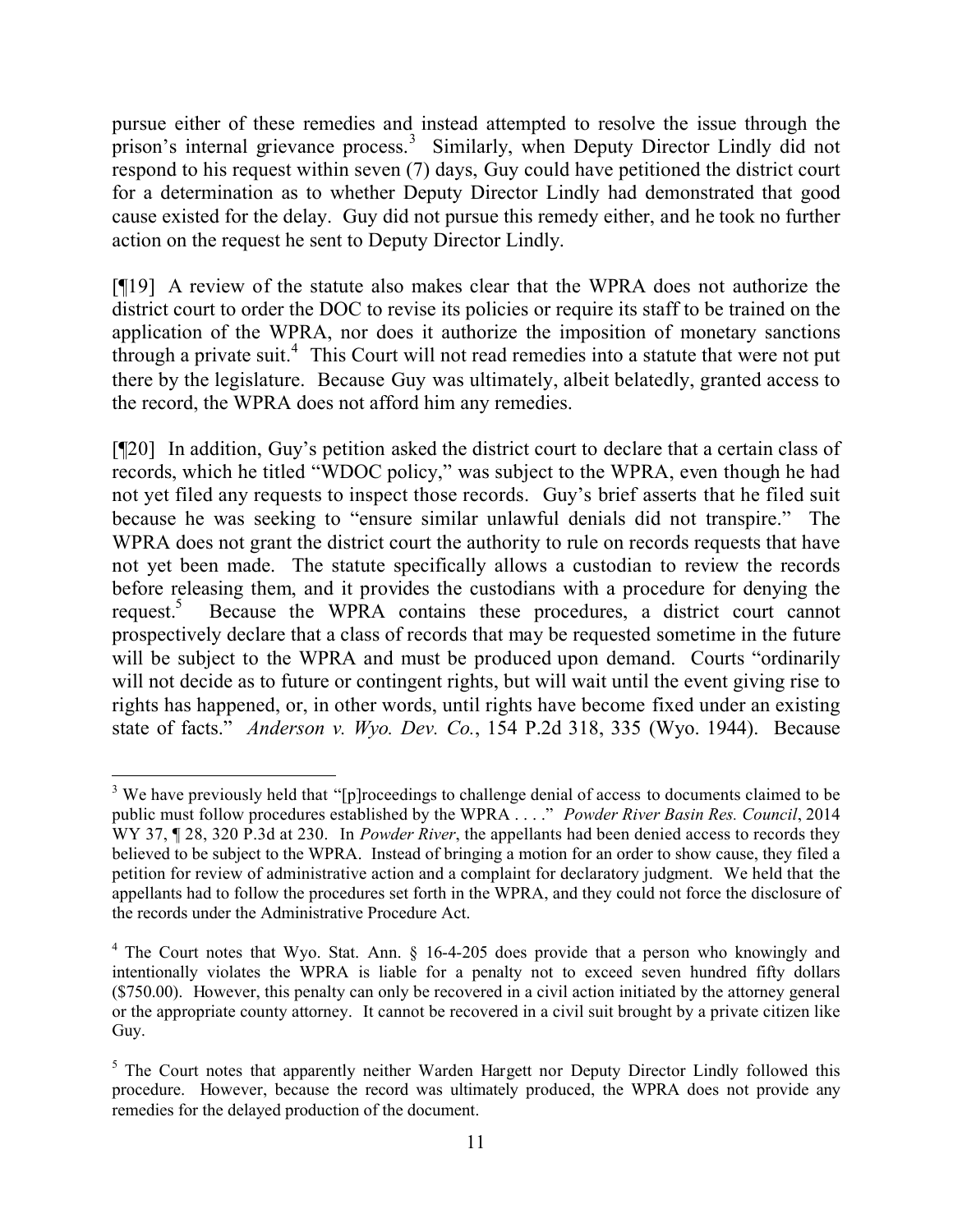Guy was asking the district court to rule on requests that he might make in the future, the WPRA did not give the district court the authority to grant the requested relief.

[¶21] For these reasons, the district court correctly concluded that the Appellees were entitled to judgment as a matter of law and that Guy could not have asserted any set of facts that created an entitlement to relief, and it was proper for the district court to dismiss the petition.

# *B. Denial of the Motion to Amend*

[¶22] Although the district court did not expressly rule on Guy's motion to amend before dismissing the petition, we can assume that the judge intended to deny the motion. *See Jasper v. Brinckerhoff*, 2008 WY 32, ¶ 8, 179 P.3d 857, 862 (Wyo. 2008). We must determine if it was an abuse of discretion to implicitly deny the motion.

[ $[$ 23] Amendment of the pleadings is governed by W.R.C.P. 15(a), which states that leave to amend "shall be freely given when justice so requires." We have held that the

> "proper test as to what the trial court should consider when an amendment is proffered" to be the following:

> > "\* \* \* \* If the underlying facts or circumstances relied upon by a plaintiff may be a proper subject of relief, he ought to be afforded an opportunity to test his claim on the merits. In the absence of any apparent or declared reason—such as undue delay, bad faith or dilatory motive on the part of the movant, repeated failure to cure deficiencies by amendments previously allowed, undue prejudice to the opposing party by virtue of allowance of the amendment, **futility of amendment**, etc.—the leave sought should, as the rules require, be 'freely given.' \* \* \*"

*Armstrong v. Hrabal*, 2004 WY 39, ¶ 11, 87 P.3d 1226, 1230-31 (Wyo. 2004) (quoting *Beaudoin v. Taylor*, 492 P.2d 966, 970 (Wyo. 1972)) (emphasis added).

[¶24] In this case, Guy's proposed amendment made only two material changes: 1) it changed the jurisdictional paragraph to reflect that his petition was brought under the UDJA, not the WPRA; and 2) he added a paragraph to the jurisdictional statement alleging that his claims for injunctive relief were authorized by W.R.C.P. 65 and Wyo. Stat. Ann. § 1-28-102 (LexisNexis 2015). We must determine if these changes would have fixed the flaws in Guy's petition.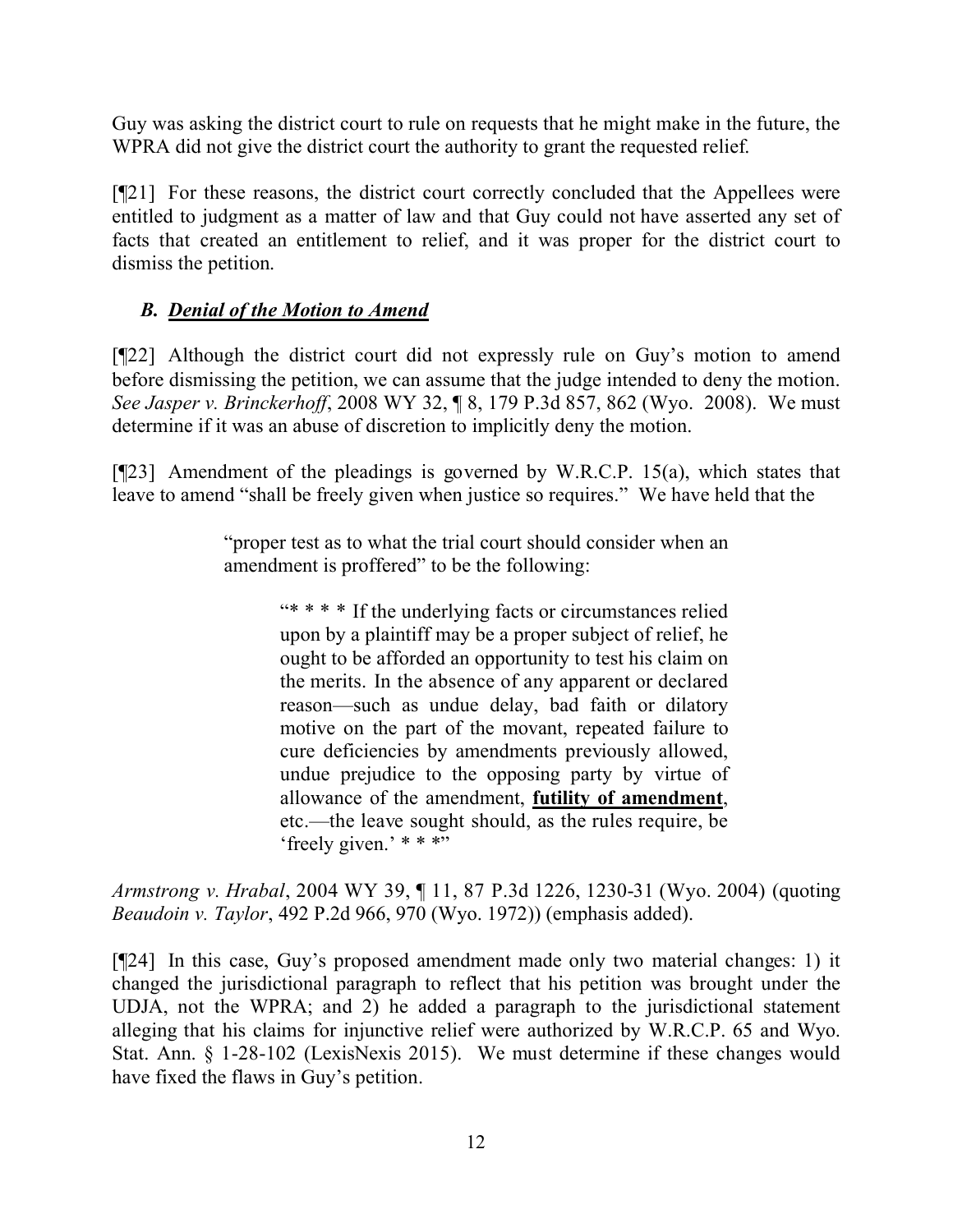[¶25] Guy's proposed amendment stated that the petition was brought under the UDJA, Wyo. Stat. Ann. § 1-37-101 *et seq.* (LexisNexis 2015). A party's right to have a determination made under the Act is set forth in Wyo. Stat. Ann. § 1-37-103 (LexisNexis 2015), which provides:

> Any person interested under a deed, will, written contract or other writings constituting a contract, or whose rights, status or other legal relations are affected by the Wyoming constitution or by a statute, municipal ordinance, contract or franchise, may have any question of construction or validity arising under the instrument determined and obtain a declaration of rights, status or other legal relations.

[¶26] While the UDJA does allow a district court to declare a party's rights under a statute, we have previously held:

> [t]he Declaratory Judgments Act does not, however, extend the jurisdiction of the courts. . . . Thus, under the relevant statutes, in order for a court to have jurisdiction over a declaratory judgment action, the "right" to be declared must fall within the scope of the act and the plaintiff must be an "interested" person.

*William F. West Ranch, LLC*, ¶ 11, 206 P.3d at 726-27 (citing *Cox v. City of Cheyenne*, 2003 WY 146, ¶ 8, 79 P.3d 500, 505 (Wyo. 2003)). As discussed above, the "rights" that Guy sought to have declared do not fall within the scope of the WPRA. Because the UDJA does not extend the jurisdiction of the district court beyond the scope of the underlying statute, the proposed amendment would not have fixed the petition's fatal flaw.

[¶27] In addition, we have consistently held that there must be a justiciable controversy before relief can be granted under the UDJA. This Court has adopted a four part test to determine whether a justiciable controversy exists:

> 1. The parties have existing and genuine, as distinguished from theoretical, rights or interests.

> 2. The controversy must be one upon which the judgment of the court may effectively operate, as distinguished from a debate or argument evoking a purely political, administrative, philosophical or academic conclusion.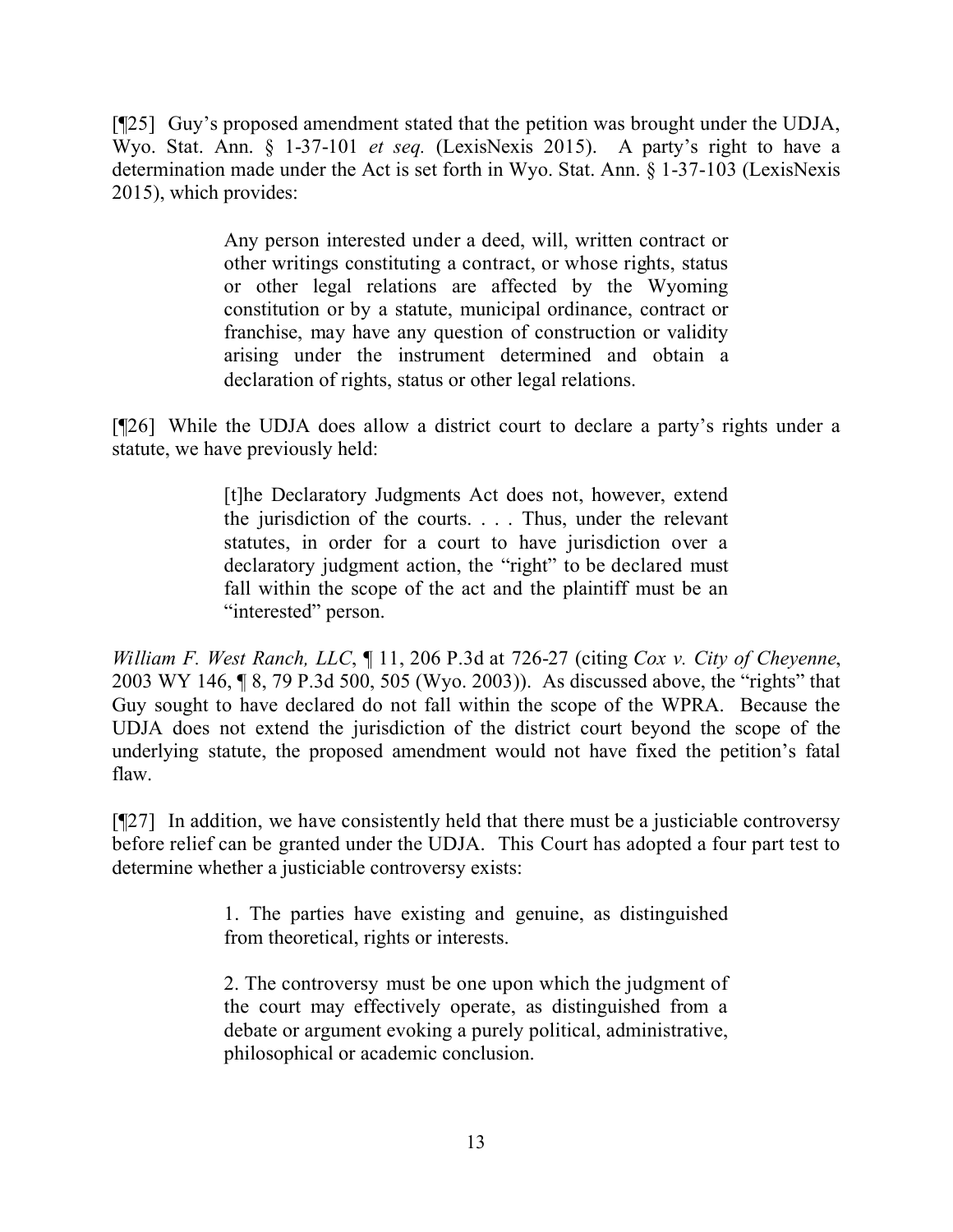3. It must be a controversy the judicial determination of which will have the force and effect of a final judgment in law or decree in equity upon the rights, status or other legal relationships of one or more of the real parties in interest, or, wanting these qualities to be of such great and overriding public moment as to constitute the legal equivalent of all of them.

4. The proceedings must be genuinely adversary in character and not a mere disputation, but advanced with sufficient militancy to engender a thorough research and analysis of the major issues.

*William F. West Ranch, LLC*, ¶ 12, 206 P.3d at 727 (quoting *Cox*, ¶ 10, 79 P.3d at 505). Our precedents provide guidance on how these factors should be applied. We have long recognized that the Declaratory Judgments Act gives the courts no power to determine future rights or anticipated disputes or controversies and must treat them as existing and genuine. *Cranston v. Thomson*, 530 P.2d 726, 728-29 (Wyo. 1975); *see also Anderson*, 154 P.2d at 335 ("The [Declaratory Judgments Act] does not require courts to render advisory opinions or to determine moot or theoretical questions."). As discussed above, Guy's petition asked the district court to declare that a certain class of records would be subject to disclosure in the future, even though he had not yet made an actual request to inspect these records. Therefore, he was attempting to have the district court determine his future rights and render an advisory opinion. This was not the proper subject of a declaratory judgment action.

[¶28] Similarly, we have held that "in order for a declaratory judgment to lie, it must be based upon an actual and existing disagreement." *William F. West Ranch, LLC*, ¶ 18, 206 P.3d at 728 (citing *Anderson*, 154 P.2d at 341–42). Guy's petition was based on a past disagreement, which had been resolved when the record was produced. Guy also sought resolution of anticipated future disagreements. Because the petition was not based on an "actual and existing disagreement," it was not the proper subject of a declaratory judgment action.

[¶29] Finally, Guy's petition also sought a declaration that Warden Hargett had violated the WPRA, and he asked the district court to enjoin future violations of the act. This type of relief is not available through a declaratory judgment action. We discussed a similar situation in *Bird v. Rozier*, 948 P.2d 888, 892-93 (Wyo. 1997). In that case, Bird requested a declaratory order setting forth that the appellees had a legal, moral and/or ethical duty to abide by or uphold and enforce the laws of Wyoming and that they violated their duty. We held that although the UDJA authorizes Wyoming courts to declare the rights, status or other legal relations of parties, the court may refuse to render a declaratory judgment where the judgment would not terminate the uncertainty or